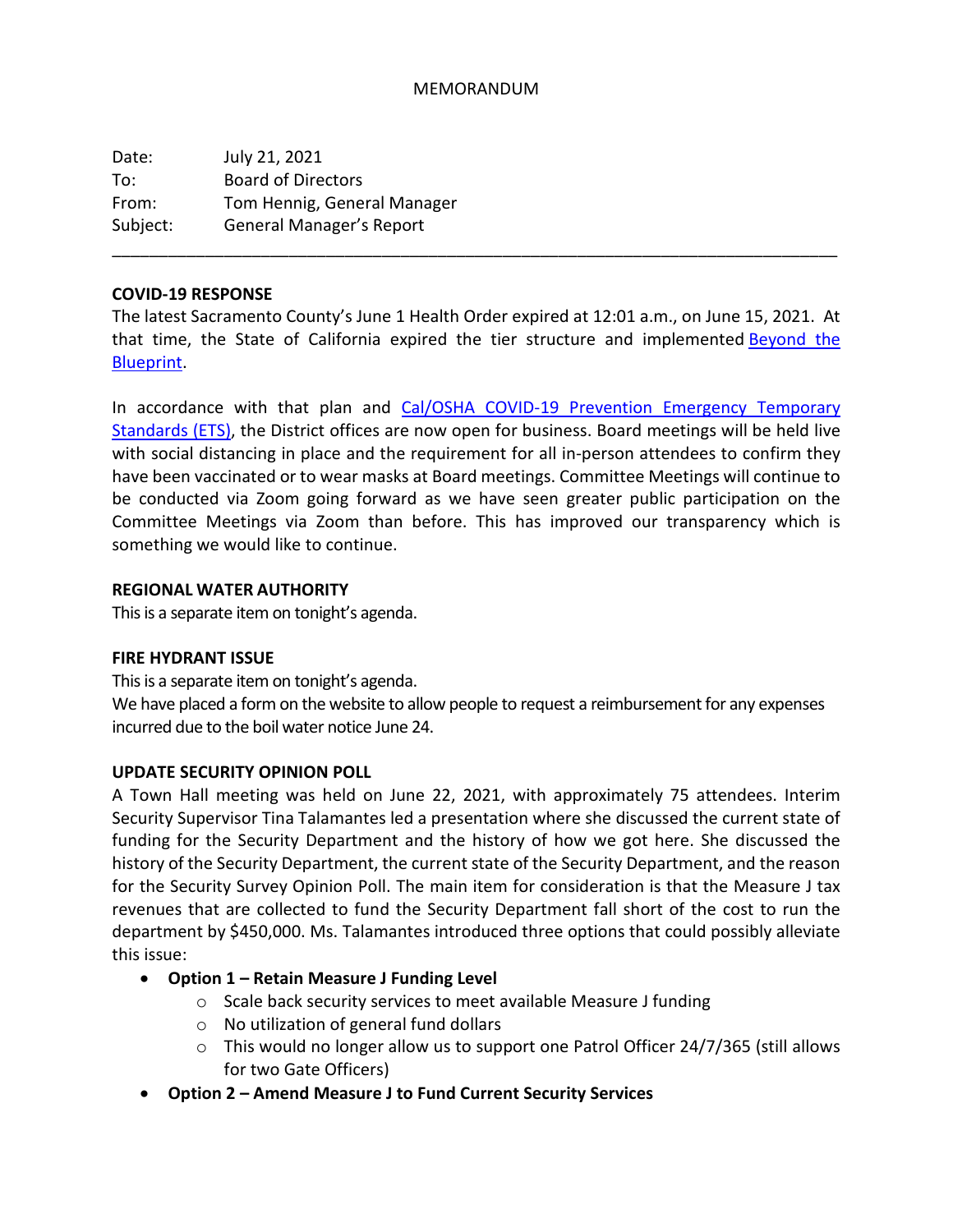- o Retain two gate officers and one patrol officer 24/7/365
- $\circ$  Requires a vote to amend Measure J to increase the existing cost of living adjustment above 2%
- o Sample increase per lot per month for 2021-22:
	- Murieta Gardens II \$74 Total \$6.17 per month
	- **Murieta Village \$74 Total \$6.17 per month**
	- Residential Behind the gate increase \$171 Total \$14.25 per month
	- **E** Commercial will vary based on type and location
- **Option 3 – Amend Measure J to Increase Security Services**
	- o Two gate officers and one patrol officer 24/7/365
	- $\circ$  Plus behind the gates, the cost of an additional % time patrol officer and % time gate officer (Patrol monthly cost for  $\frac{1}{2}$  time - \$13,870; Gate monthly cost for  $\frac{1}{2}$ time - \$12,410)
	- $\circ$  Requires a vote to amend Measure J to increase the existing cost of living adjustment above 2%
	- o Sample increase per lot per month for 2021-22:
		- Murieta Gardens II \$53.16 Total \$4.43 per month
		- Murieta Village \$53.16 Total \$4.43 per month
		- Residential Behind the gate \$118.92 Total \$9.91 per month
		- **E** Commercial will vary based on type and location

The discussion also covered the need for a Security Opinion Poll. The cost to amend Measure J will be approximately \$180,000. The District has secured the services of True North, a third party consultant to poll residents of the Community and determine the appetite of Option 2 or 3 above, or if the District must revert to Option 1. All residents will have the option to volunteer for stakeholder meetings. As of today, we have 35 volunteers. The deadline for signing up is this Friday, July 23.

# **LAGUNA JOAQUIN UPDATE**

The RMA continues to treat Laguna Joaquin for midge flies on a prescriptive cycle with BTi bacteria. They will soon be installing additional air diffusers/bubblers to improve on the basin's oxygen level, which, according to their research, is also expected to lessen the midge fly problem. The RMA GM and I continue to collaborate on potential maintenance solutions for Laguna Joaquin to be considered later this summer. The silt and sludge on the bottom of Laguna Joaquin is currently being analyzed to determine potential relocation approaches/locations during the maintenance process. I have been discussing the development of an RFP for the maintenance options with several consultants. We anticipate releasing the RFP in August.

# **OUTREACH/ADVOCACY**

**CSD/MVA (Murieta Village)** – There has been minimal contact with Murieta Village since our last board meeting. I will be reaching out to their new manager as they transition within the next few weeks.

**CSD/RMA**– During the past month, I have met several times with the RMA GM on issues related to Laguna Joaquin and security and possible options for delivering water during the time that